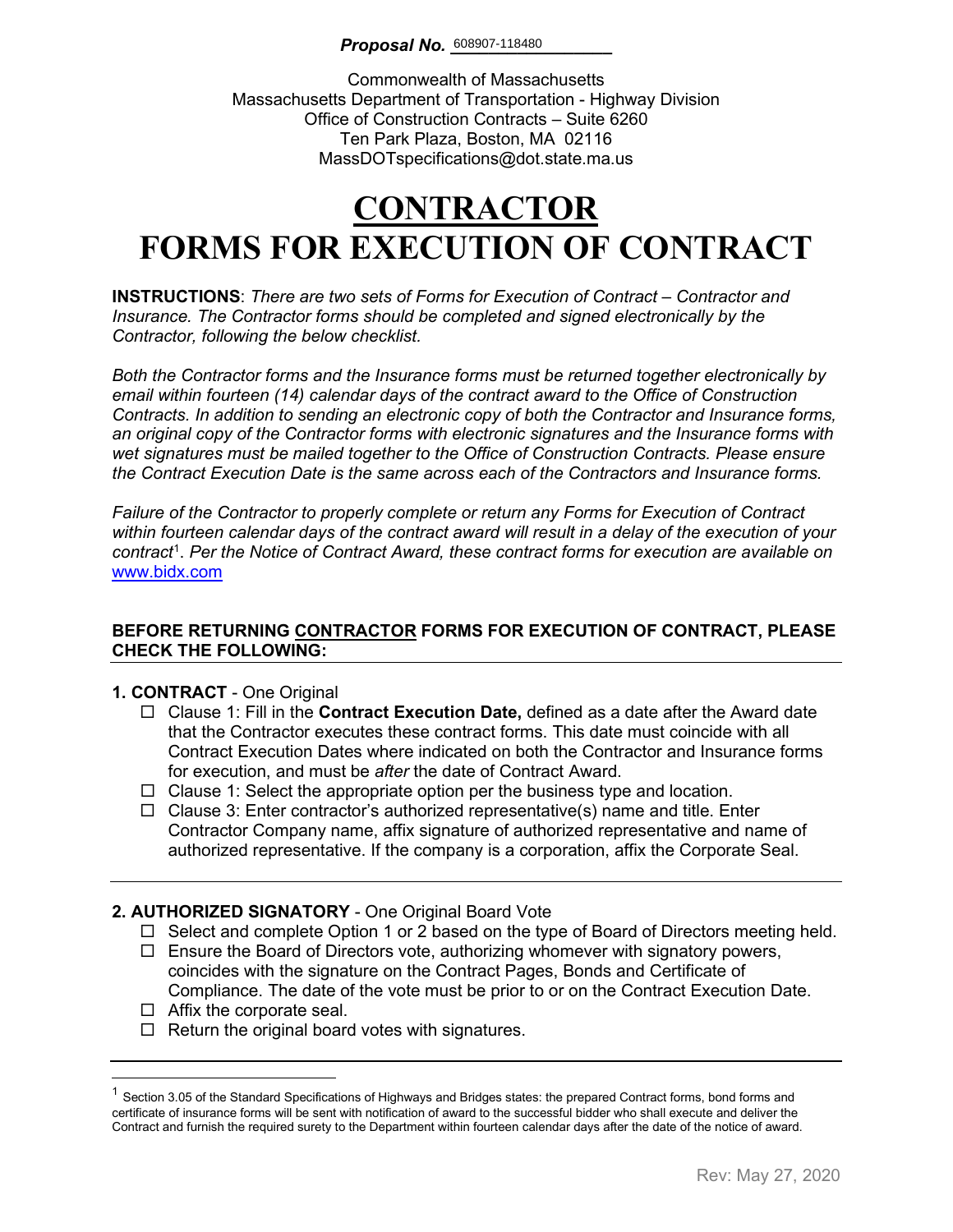### **3. CERTIFICATION OF CONTRACTOR AND MASSDOT** - One Original

- $\Box$  This form is required only on federal aid projects (if provided within Forms for Execution).
- $\Box$  Complete the Certification of Contractor section on the top half of this page. Sign and enter the Contract Execution Date.

#### **4. CERTIFICATE OF COMPLIANCE** - One Original

- $\Box$  Enter authorized signatory name and title, company name, and address for principle place of business.
- $\Box$  Sign, enter title, name, and Contract Execution Date.

#### **5.1 DOCUMENT 00859 CONTRACTOR/SUBCONTRACTOR CERTIFICATION** - One Original

- $\Box$  Enter the prime contractor name and date (must be the contract execution date). The contract number, project number, federal aid number (if applicable), location, and description will be completed by MassDOT. Do not enter a Subcontractor name.
- $\Box$  Complete only Part 1 at this time. Check off documents used for the project. Check the forms required for all *non-*M/W/SDV/DBEs.
	- $\circ$  For all projects (federal aid and non-federal aid), the following Documents are required: 00820, 00821, 00859, 00860
	- o For non-federal aid (NFA) projects, Document 00761 is required in addition to:
		- For Joint Check arrangements, Document B00846 is required.
		- **For Joint Ventures, Document B00847 is required.**
	- o For federal aid (FA) projects:
		- **For Joint Check arrangements, Document B00855 is required.**
		- For Joint Ventures, Document B00856 is required.
		- For trainee(s) requirements (Federal On-the-Job Training), 00875 is required.
- $\Box$  Enter the date. Sign and enter name of authorized signatory of the prime contractor.
- **Do not complete Part 2 Subcontractor Certification at this time.** This section should be completed at a later date following the execution of these contract forms.

#### **5.2 DOCUMENT 00859 CONTRACTOR/SUBCONTRACTOR CERTIFICATION (2nd Copy)** -

One Original (Only Applicable if Contract Includes DBE or M/W/SDVBE Requirements)

- $\Box$  A 2<sup>nd</sup> copy of the Document 00859 is only required if the contract contains federal DBE or state M/W/SDVBE requirements. The  $2^{nd}$  copy should indicate the forms required for all such DBEs or M/W/SDVBEs.
- $\Box$  Enter the prime contractor name and date (must be the contract execution date). The contract number, project number, federal aid number (if applicable), location, and description will be completed by MassDOT. Do not enter a Subcontractor name.
- $\Box$  Complete only Part 1. Check off documents used for the project. If the project has DBE or M/W/SDVBE requirements, the second copy of Document 00859 must indicate required forms for DBEs or M/W/SDVBEs.
	- $\circ$  For all projects (federal aid and non-federal aid), the following Documents are required: 00820, 00821, 00859, 00860
	- o For non-federal aid (NFA) projects, Document 00761 is required in addition to:
		- If there is an M/WBE and/or SDVBE goal, Document 00718 is required
			- **If there is an M/WBE goal, B00842 and B00843 are required**
		- **If there is an SDVBE goal, B00844 and B00845 are required**
		- **For Joint Check arrangements, Document B00846 is required.**
		- **For Joint Ventures, Document B00847 is required.**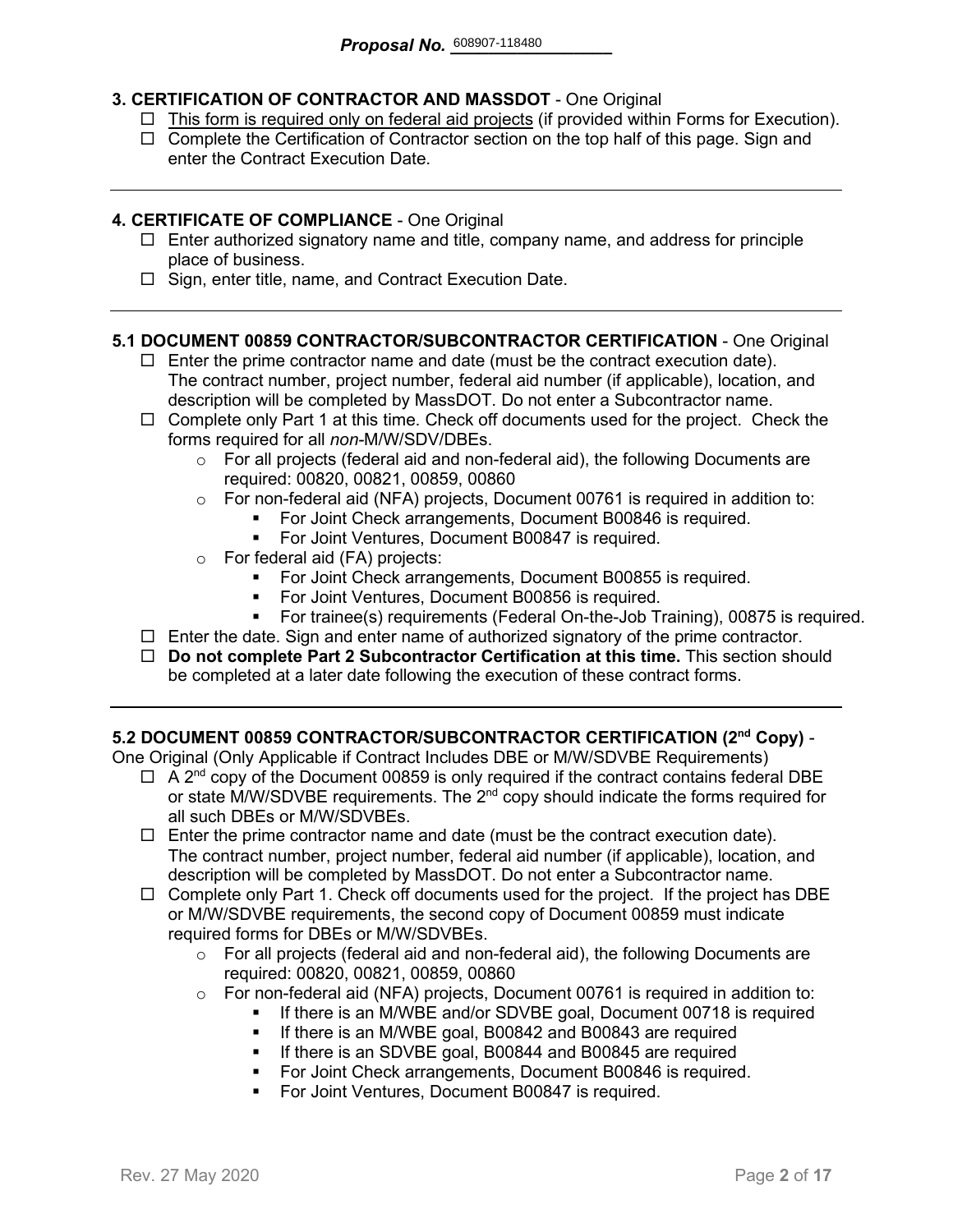- o For federal aid (FA) projects:
	- If there is a DBE goal, Documents 00719, B00853, B00854 are required.
	- For Joint Check arrangements, Document B00855 is required.
	- **For Joint Ventures, Document B00856 is required.**
	- For trainee(s) requirements (Federal On-the-Job Training), 00875 is required.
- $\Box$  Enter the date. Sign and enter name of authorized signatory of the prime contractor.
- **Do not complete Part 2 Subcontractor Certification at this time.** This section should be completed at a later date following the execution of these contract forms.

#### **6. OUT OF STATE CERTIFICATE (SAMPLE)** - One Original

- $\Box$  If your corporation is not located in Massachusetts, an Out of State Certificate certifying that you are eligible to do business in the Commonwealth of Massachusetts must be submitted. This certificate is obtained at the Secretary of State's office, One Ashburton Place, 17th Floor, Boston, MA 02108, (617) 727-9640.
- $\Box$  A digital copy of this certificate must be included together with the electronic submission of the Contractor forms and the Insurance forms, and a paper copy provided by mail with the original Contractor and Insurance forms.
- **7. DIESEL CONSTRUCTION EQUIPMENT DATA SHEET** One Original (If Applicable)
	- $\Box$  Submit a certified list of all applicable Diesel Construction Equipment (DCE) to be utilized on the project and provide the required information for each DCE in tabular form. A standardized form is provided; an electronic file may be submitted.
	- $\Box$  For each piece of DCE, the Contractor must also submit digital color pictures showing the machine and the MassDOT-issued compliance label (with inspection tag number).
	- $\Box$  The Contractor and subcontractor must maintain detailed records of all DCE used on the project, including the duration times the DCE is used on the project site. Records must be available for inspection by MassDOT. The engineer must be immediately notified of any new DCE brought onto the project.
	- $\Box$  For more information on the Diesel Retrofit Specification please visit [www.mass.gov.](https://www.mass.gov/service-details/massdot-diesel-retrofit-specification)

**Complete and sign the Contractor forms electronically, following the checklist. The Contractor forms and the Insurance forms must be returned together electronically by email within fourteen (14) calendar days of the contract award to the Office of Construction Contracts. In addition to sending an electronic copy of both the Contractor and Insurance forms, an original copy of the Contractor forms (with electronic signatures) and Insurance forms (with wet signatures) must be mailed together to the Office of Construction Contracts.**

> Please contact the Office of Construction Contracts with questions at [MassDOTspecifications@dot.state.ma.us.](mailto:MassDOTspecifications@dot.state.ma.us)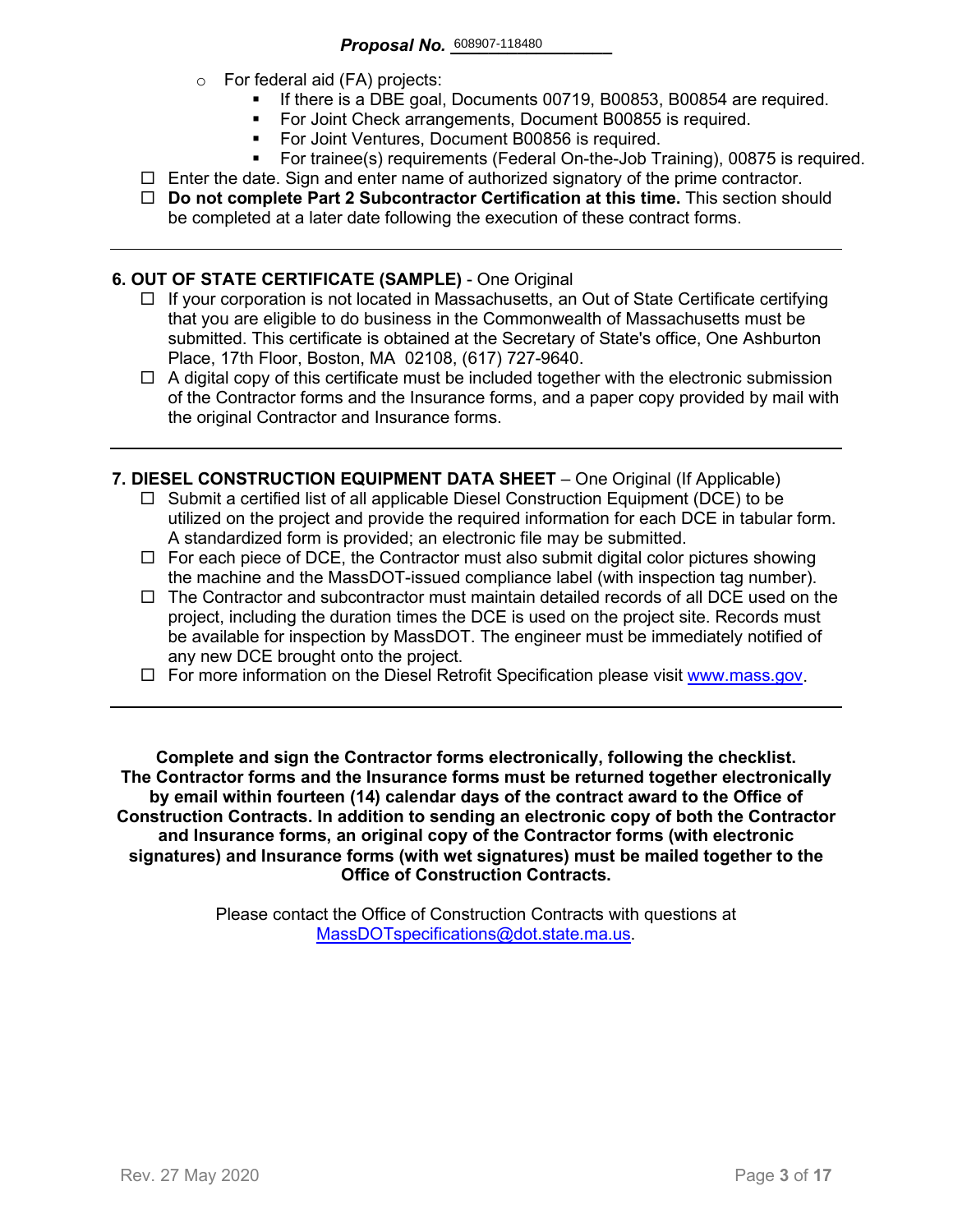# 1. CONTRACT

**Clause 1.** This agreement made **Execution Datel** (Contract Execution Date), between the Commonwealth of Massachusetts, by the Massachusetts Department of Transportation – Highway Division, for the said Commonwealth, and

\_\_\_\_\_\_\_\_\_\_\_\_\_\_\_\_\_\_\_\_\_\_\_\_\_\_\_\_\_\_\_\_\_\_\_\_\_\_\_\_\_\_\_\_\_\_\_\_\_\_\_\_\_\_\_\_\_\_\_\_\_\_\_ (Contractor Name),

| $\Box$ [OPTION 1 – LLC or JV] a                                                  | (Type of Business Structure) |  |
|----------------------------------------------------------------------------------|------------------------------|--|
| registered to do business in the Commonwealth of Massachusetts under MGL Chapter |                              |  |
| 156C and having a usual place of business in                                     |                              |  |
|                                                                                  | (Contractor Town/City),      |  |

\_\_\_\_\_\_\_\_\_\_\_\_\_\_\_\_\_\_\_\_\_\_\_\_\_\_\_\_\_\_\_\_\_\_ (Contractor State), herein called the Contractor.

*or*

| □ [OPTION 2 - In-State Contractor] a ______________________(Type of Business Structure)<br>duly organized under the laws of the Commonwealth of Massachusetts and having a |                                     |
|----------------------------------------------------------------------------------------------------------------------------------------------------------------------------|-------------------------------------|
| usual place of business in                                                                                                                                                 | (Contractor Town/City),             |
| Massachusetts, herein called the Contractor.                                                                                                                               |                                     |
|                                                                                                                                                                            |                                     |
| or                                                                                                                                                                         |                                     |
|                                                                                                                                                                            |                                     |
| $\Box$ [OPTION 3 – Out-of-State Contractor] a                                                                                                                              | (Type of Business Structure)        |
| duly organized under the laws of                                                                                                                                           | (Contractor State) and              |
| registered to do business in the Commonwealth of Massachusetts and having a usual                                                                                          |                                     |
| place of business in                                                                                                                                                       | (Contractor Town/City),             |
|                                                                                                                                                                            | 10. I ALL beneficial the Centration |

\_\_\_\_\_\_\_\_\_\_\_\_\_\_\_\_\_\_\_\_\_\_\_\_\_\_\_\_\_ (Contractor State), herein called the Contractor.

Additional Notes:

**Clause 2.** Witnesseth, That the parties to this agreement, each in consideration of the agreements on the part of the other herein contained, do hereby agree, the Commonwealth of Massachusetts for itself, and said Contractor for itself and its successors and assigns as follows: The contractor agrees to furnish all equipment, machinery, tools and labor and furnish and deliver all materials required to be furnished and delivered in and about the improvement and to do and perform all work in

Uxbridge - Bridge Superstructure Replacement and Related Work Br. (NEXT D Beams), Route 146 Southbound Off-Ramo (Exit 2) over Emerson Brook

\_\_\_\_\_\_\_\_\_\_\_\_\_\_\_\_\_\_\_\_\_\_\_\_\_\_\_\_\_\_\_\_\_\_\_\_\_\_\_\_\_\_\_\_\_\_\_\_\_\_\_\_\_\_\_\_\_\_\_\_\_\_\_\_\_\_ (Project Name)

in strict conformity with the provisions herein contained and of the Notice to Contractors, Proposal and Special Provisions hereto attached, and the applicable Standard Specifications for Highways and Bridges with the plans referred to herein. All said plans, Standard Specifications, Supplemental Specifications, Special Provisions, Notice to Contractors and Proposal are hereby made a part of this contract.

**Clause 3.** In consideration of the foregoing premises the Commonwealth agrees to pay and the Contractor agrees to receive as full compensation for everything furnished and done by the Contractor under this contract, including all work required but not shown on the plans for the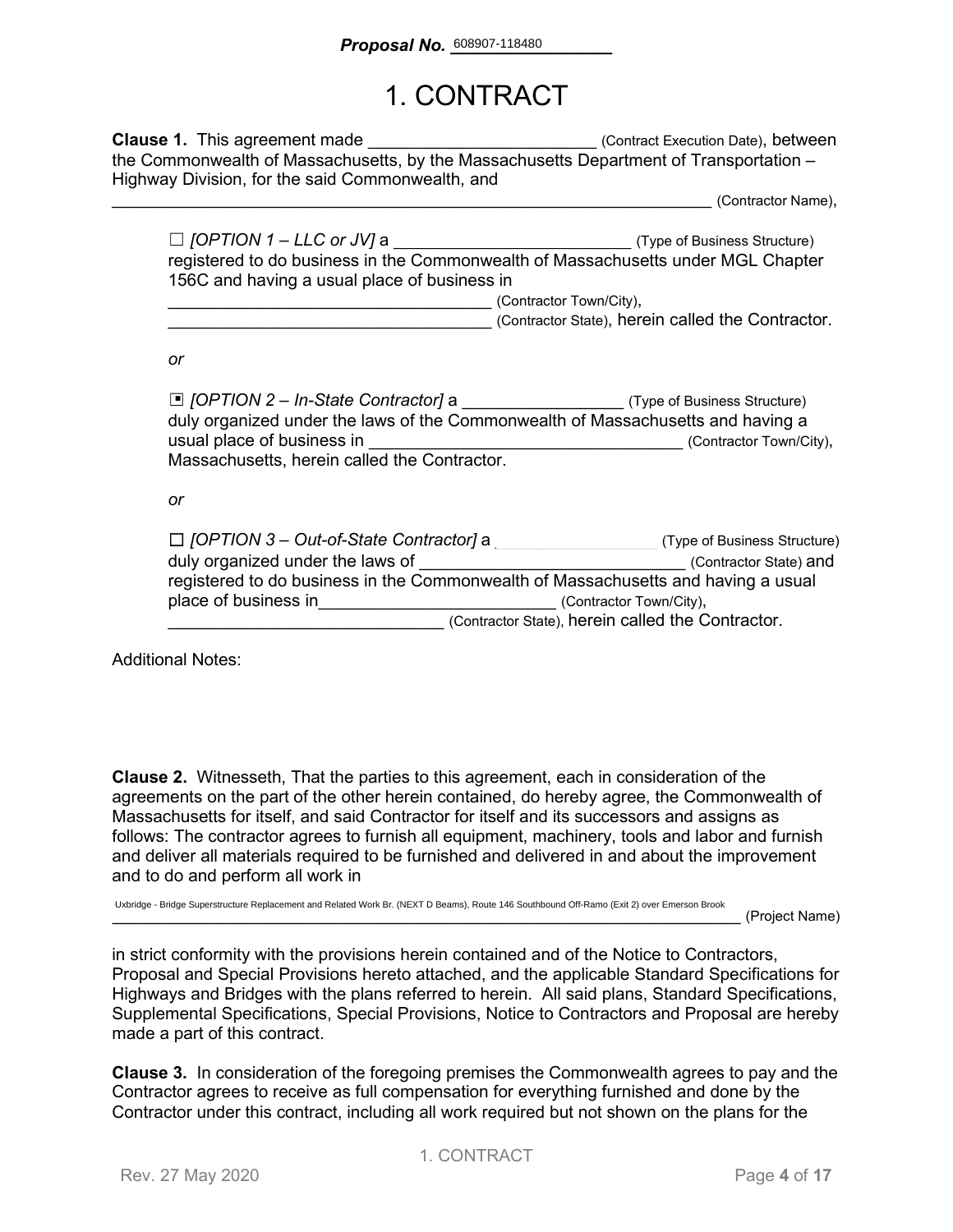items herein mentioned, and also for all loss or damage arising out of the nature of the work aforesaid, or from the action of the elements, or from any delay or from any unforeseen obstruction or difficulty encountered in the prosecution of the work, and for all risks of every description connected with the work, and for all expenses incurred by or in consequence of the suspension or discontinuance of the work as herein specified, and for well and faithfully completing the work, and the whole thereof, as herein provided, such unit prices are set out in the accompanying proposal, and for all work required, for which there is no item in the proposal, such compensation as is provided for in the aforesaid specifications.

On November 1, 2009, the Massachusetts Department of Highways was abolished, and all assets, liabilities, and obligations became those of the Massachusetts Department of Transportation. Anywhere in this contract the terms Commission, Commonwealth, Department of Public Works, Department, Massachusetts Highway Department, MassHighway, Party of the First Part, or any other term intending to mean the former Massachusetts Department of Highways is herein used, it shall be interpreted to mean the Massachusetts Department of Transportation or applicable employee of MassDOT unless the context clearly requires otherwise.

Pursuant to St. 2009, c. 25 "An Act Modernizing the Transportation Systems of the Commonwealth", as amended, the Massachusetts Department of Transportation has by operation of law inherited all rights and obligations pursuant to any contract, and therefore parties to this contract hereby acknowledge and agree that its terms shall be liberally construed and interpreted to maintain the rights and obligations of the Massachusetts Department of Transportation. Furthermore, the parties hereby acknowledge and agree that the transfer of all rights and obligations from the Massachusetts Department of Highways to the Massachusetts Department of Transportation shall not have the effect of altering or eliminating any provision of this contract in a manner that inures to the detriment of the Massachusetts Department of Transportation.

In witness whereof, the said Contractor has caused these presents to be signed in its name and behalf and its corporate seal to be hereto affixed by

\_\_\_\_\_\_\_\_\_\_\_\_\_\_\_\_\_\_\_\_\_\_\_\_\_\_\_\_\_\_\_\_\_\_\_\_\_\_\_\_\_ (Authorized Signatory Name)

|                                                                                                                                                                                                                                      | $\alpha$                                         |
|--------------------------------------------------------------------------------------------------------------------------------------------------------------------------------------------------------------------------------------|--------------------------------------------------|
| its<br>(Authorized Signatory Title) Contract to the Contract of Contract of Contract of Contract of Contract of Contract of Contract of Contract of Contract of Contract of Contract of Contract of Contract of Contract of Contract |                                                  |
| thereto duly authorized, and the said Commonwealth has executed these presents by The<br>Massachusetts Department of Transportation on the year and day above written.                                                               |                                                  |
| X<br>Massachusetts Department of Transportation                                                                                                                                                                                      | (Authorized Representative Signature)            |
| BY X                                                                                                                                                                                                                                 | (Authorized Signature)                           |
|                                                                                                                                                                                                                                      | (Authorized Signatory Name)<br>(Contractor Name) |
|                                                                                                                                                                                                                                      | <b>Contractor Corporate Seal</b>                 |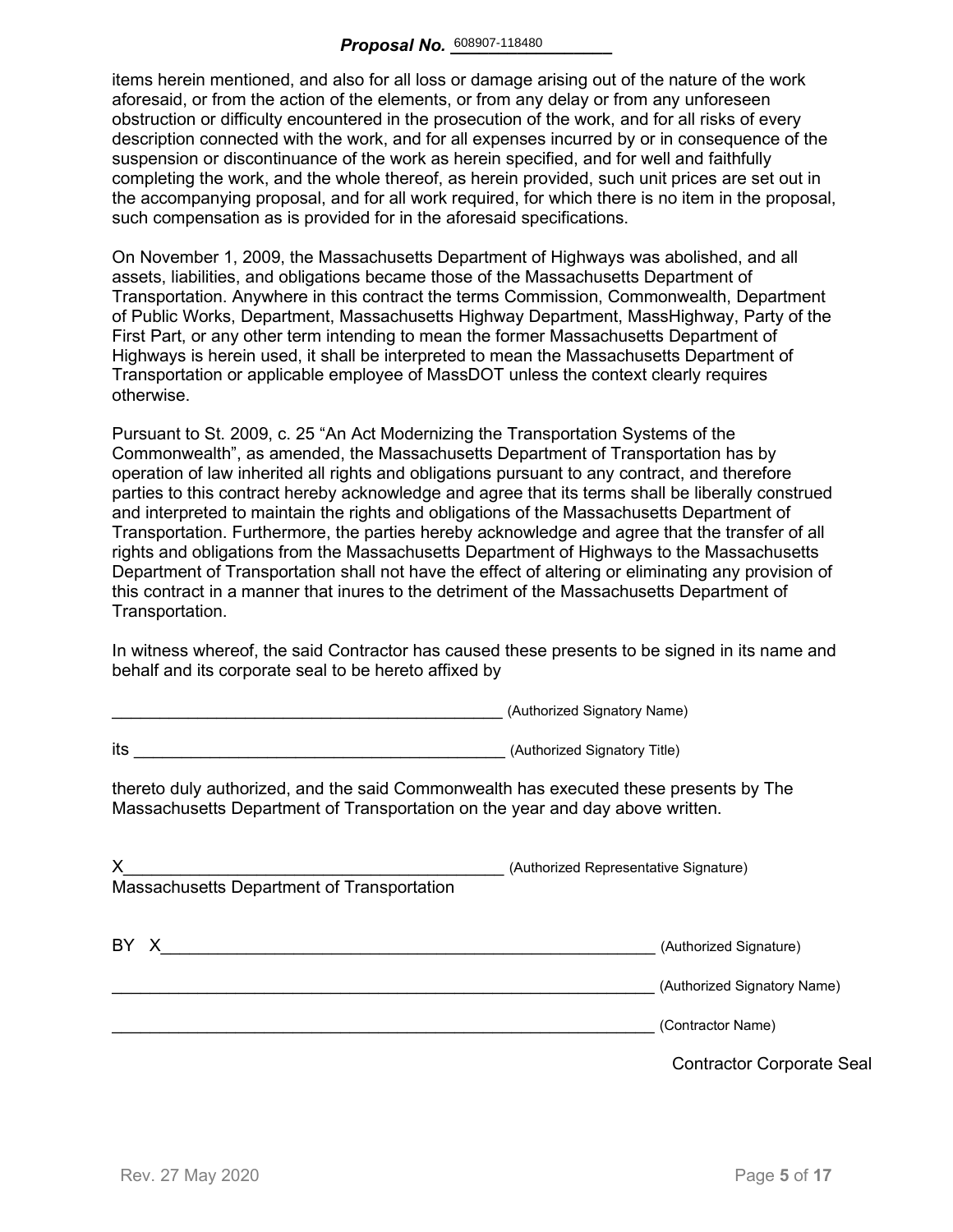# 2. AUTHORIZED SIGNATORY

|    | $\Box$ <i>[Option 1]</i> At a meeting of the Board of Directors of the                                                                                                                                                         |                                                                                                                                                                                                                                                                                                                                                          |
|----|--------------------------------------------------------------------------------------------------------------------------------------------------------------------------------------------------------------------------------|----------------------------------------------------------------------------------------------------------------------------------------------------------------------------------------------------------------------------------------------------------------------------------------------------------------------------------------------------------|
|    |                                                                                                                                                                                                                                | (Contractor Name) held on<br>(Date of Meeting), at which all the Directors were present or waived notice, it was                                                                                                                                                                                                                                         |
|    |                                                                                                                                                                                                                                |                                                                                                                                                                                                                                                                                                                                                          |
| or |                                                                                                                                                                                                                                |                                                                                                                                                                                                                                                                                                                                                          |
|    |                                                                                                                                                                                                                                | $\Box$ /Option 2] At a regularly called meeting of the Board of Directors of the                                                                                                                                                                                                                                                                         |
|    |                                                                                                                                                                                                                                | (Contractor Name)                                                                                                                                                                                                                                                                                                                                        |
|    |                                                                                                                                                                                                                                | held on <u>New Your Chate of Meeting</u> ), at which a quorum was present, it was                                                                                                                                                                                                                                                                        |
|    |                                                                                                                                                                                                                                |                                                                                                                                                                                                                                                                                                                                                          |
|    |                                                                                                                                                                                                                                | (Title of Authorized Signatory) of this company, and<br>they are hereby authorized to execute contracts and bonds in the name and behalf of said<br>company, and affix its corporate seal thereto; and such execution of any contract or obligation in<br>Authorized Signatory) under seal of this company shall be valid and binding upon this company. |
|    | A True Copy Attest:                                                                                                                                                                                                            |                                                                                                                                                                                                                                                                                                                                                          |
|    |                                                                                                                                                                                                                                |                                                                                                                                                                                                                                                                                                                                                          |
|    |                                                                                                                                                                                                                                | (Clerk Name) (Clerk Name)                                                                                                                                                                                                                                                                                                                                |
|    |                                                                                                                                                                                                                                |                                                                                                                                                                                                                                                                                                                                                          |
|    |                                                                                                                                                                                                                                |                                                                                                                                                                                                                                                                                                                                                          |
|    |                                                                                                                                                                                                                                | (Contract Execution Date)                                                                                                                                                                                                                                                                                                                                |
|    |                                                                                                                                                                                                                                | Clerk Name) hereby certify that I am the clerk of the contract the clerk of the                                                                                                                                                                                                                                                                          |
|    | <u> 1988 - Johann Barn, mars ann an t-Amhain Aonaich an t-Aonaich an t-Aonaich ann an t-Aonaich ann an t-Aonaich</u>                                                                                                           | (Contractor Name) and that                                                                                                                                                                                                                                                                                                                               |
|    |                                                                                                                                                                                                                                |                                                                                                                                                                                                                                                                                                                                                          |
|    |                                                                                                                                                                                                                                |                                                                                                                                                                                                                                                                                                                                                          |
|    |                                                                                                                                                                                                                                | the above vote has not been amended or rescinded and remains in full force and as of this date.                                                                                                                                                                                                                                                          |
|    | Clerk X New York Street, Street Street Street Street Street Street Street Street Street Street Street Street Street Street Street Street Street Street Street Street Street Street Street Street Street Street Street Street S | (Clerk Signature)                                                                                                                                                                                                                                                                                                                                        |
|    |                                                                                                                                                                                                                                | <b>Contractor Corporate Seal</b>                                                                                                                                                                                                                                                                                                                         |
|    |                                                                                                                                                                                                                                |                                                                                                                                                                                                                                                                                                                                                          |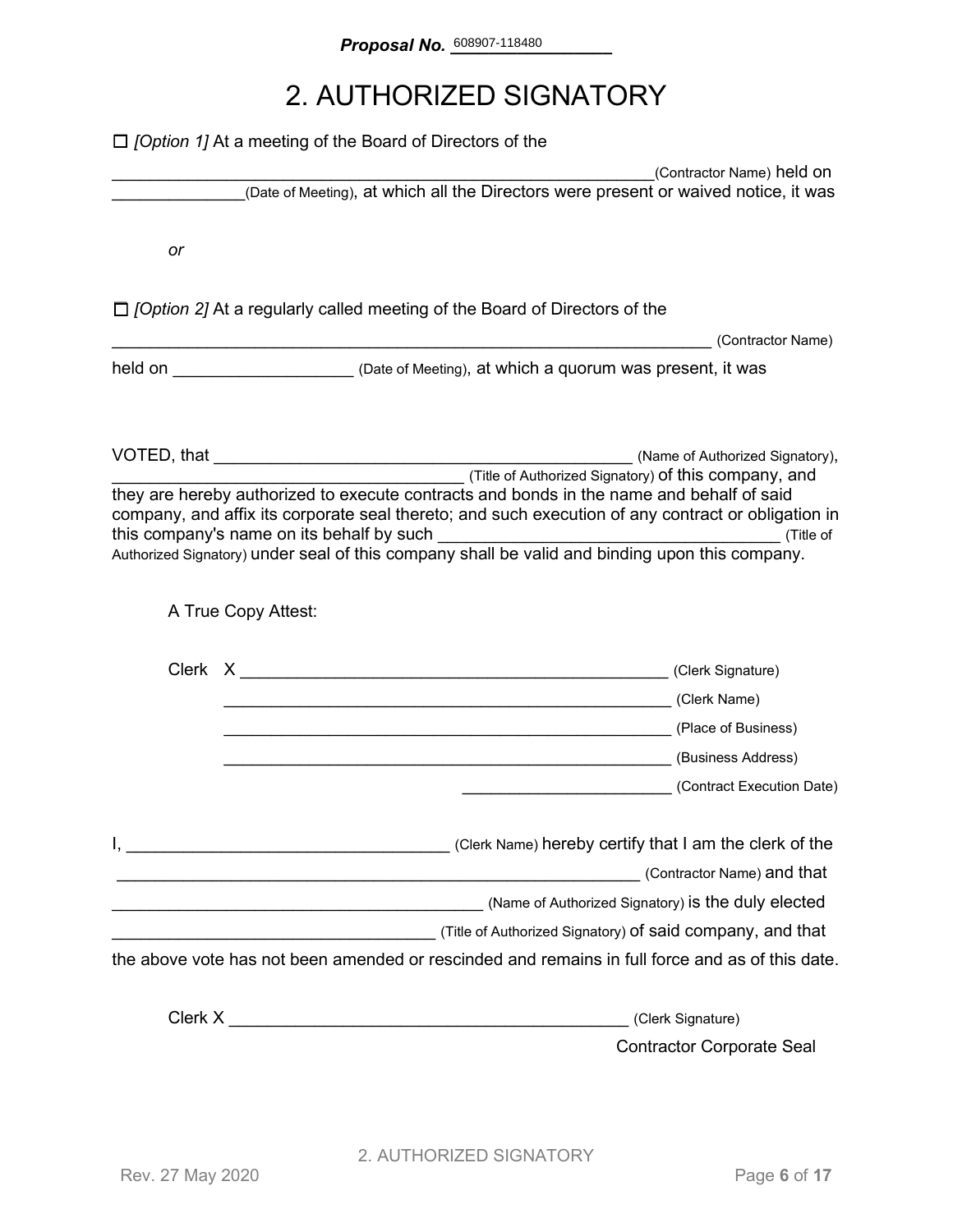State Contract No. Federal Aid Project<br>State **MASSACHUSETTS** 118480 STP(BR-OFF)-003S(197)X

### 3. CERTIFICATION OF CONTRACTOR AND MASSDOT

#### *Certification of Contractor*

| I hereby certify that I am the                    | (Authorized Signatory Title) |
|---------------------------------------------------|------------------------------|
| and duly authorized representative of the firm of |                              |
|                                                   |                              |

\_\_\_\_\_\_\_\_\_\_\_\_\_\_\_\_\_\_\_\_\_\_\_\_\_\_\_\_\_\_\_\_\_\_\_\_\_\_\_\_\_\_\_\_\_\_\_\_\_\_\_\_\_\_\_\_\_\_\_\_\_\_\_ (Contractor Name)

| whose address is                                            | (Contractor Address) |
|-------------------------------------------------------------|----------------------|
| and that neither I nor the above firm I here represent has: |                      |

- a. employed or retained for a commission, percentage, brokerage contingent fee, or other consideration, any firm or person (other than a bona fide employee working solely for me or the above contractor) to solicit or secure this contract,
- b. agreed, as an express or implied condition for obtaining this contract to employ or retain the services of any firm or person in connection with carrying out the contract;

except as here expressly stated (if any):

I acknowledge that this certificate is to be furnished to the State Highway Department and the Federal Highway Administration U.S. Department of Transportation in connection with this contract involving participation of Federal Aid Highway Funds, and is subject to applicable State and Federal Laws, both criminal and civil.

\_\_\_\_\_\_\_\_\_\_\_\_\_\_\_\_\_\_\_\_\_\_\_\_\_\_\_\_\_\_\_\_\_\_\_\_\_\_\_\_\_\_\_\_\_\_\_\_\_\_\_\_\_\_\_\_\_\_\_\_\_\_\_\_\_\_\_\_\_\_\_\_\_\_\_\_ \_\_\_\_\_\_\_\_\_\_\_\_\_\_\_\_\_\_\_\_\_\_\_\_\_\_\_\_\_\_\_\_\_\_\_\_\_\_\_\_\_\_\_\_\_\_\_\_\_\_\_\_\_\_\_\_\_\_\_\_\_\_\_\_\_\_\_\_\_\_\_\_\_\_\_\_

| Signature X |                        | Date |                           |
|-------------|------------------------|------|---------------------------|
|             | (Authorized Signature) |      | (Contract Execution Date) |

### *Certification of MassDOT – Highway Division*

I hereby certify that I am the Chief Engineer of the MassDOT – Highway Division of the Commonwealth of Massachusetts and the above contracting firm or his representative has not been required, directly or indirectly as an express or implied condition in connection with obtaining and carrying out this contract to

- a. employ or retain, or agree to employ or retain, any firm or person or
- b. pay, or agree to pay, to any firm or person, or organization, any fee, contribution, donation or consideration of any kind;

except as here expressly state (if any):

I acknowledge that this certificate is to be furnished to the Federal Highway Administration U.S. Department of Transportation in connection with this contract involving participation of Federal Aid Highway Funds, and is subject to applicable State and Federal Laws, both criminal and civil.

\_\_\_\_\_\_\_\_\_\_\_\_\_\_\_\_\_\_\_\_\_\_\_\_\_\_\_\_\_\_\_\_\_\_\_\_\_\_\_\_\_\_\_\_\_\_\_\_\_\_\_\_\_\_\_\_\_\_\_\_\_\_\_\_\_\_\_\_\_\_\_\_\_\_\_\_ \_\_\_\_\_\_\_\_\_\_\_\_\_\_\_\_\_\_\_\_\_\_\_\_\_\_\_\_\_\_\_\_\_\_\_\_\_\_\_\_\_\_\_\_\_\_\_\_\_\_\_\_\_\_\_\_\_\_\_\_\_\_\_\_\_\_\_\_\_\_\_\_\_\_\_\_.

Date \_\_\_\_\_\_\_\_\_\_\_\_\_\_\_\_ Signature X\_\_\_\_\_\_\_\_\_\_\_\_\_\_\_\_\_\_\_\_\_\_\_\_\_\_\_\_\_\_\_\_\_\_\_\_\_\_\_\_\_\_\_\_\_\_

3. CERTIFICATION OF CONTRACTOR AND MASSDOT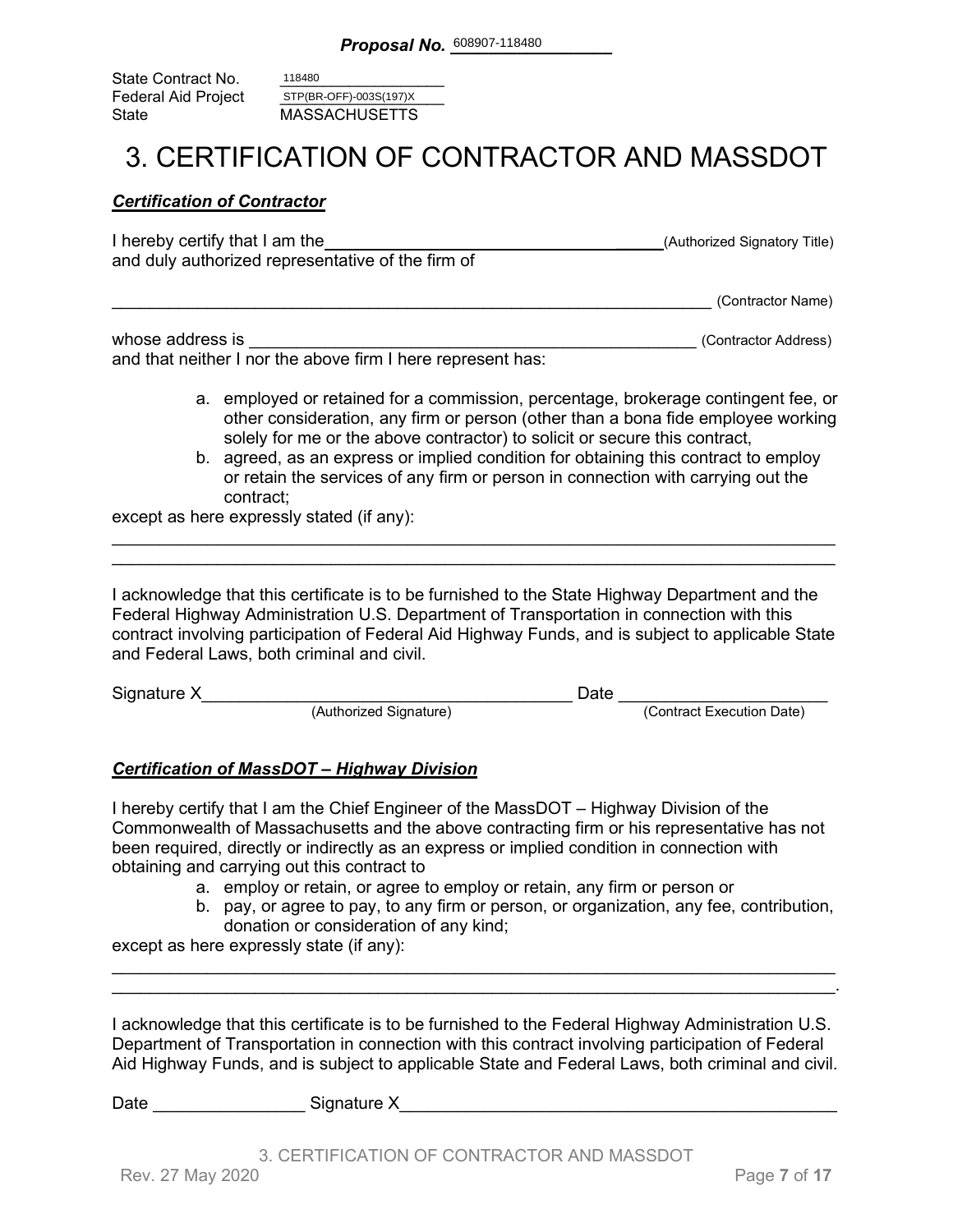|                                     | (Name of Authorized Signatory),                          |
|-------------------------------------|----------------------------------------------------------|
|                                     | (Title of Authorized Signatory) authorized signatory for |
|                                     | (Legal Contractor Name) whose principal place of         |
| business is at                      | (Contractor Address)                                     |
| and Contractor Vendor/Customer Code | (Contractor Vendor/Customer Code)                        |

do hereby certify, under the pains and penalties of perjury, that the aforementioned Contractor has complied and will continue to comply with all applicable laws, regulations, Executive Orders and policies, including, but not limited to, the following:

#### *STATE TAX COMPLIANCE*

All laws of the Commonwealth relating to taxes, including Section 36 of Chapter 233 of the Acts of 1983, amending Section of 49A (b), of Chapter 62C, General Laws;

#### *MASSACHUSETTS EMPLOYMENT SECURITY*

All employment security laws of the Commonwealth, including Section 19A (b) of Chapter 151A of the General Laws and all others related to contributions and payments in lieu of contributions;

#### *EXECUTIVE ORDER 481 – PROHIBITING THE USE OF UNDOCUMENTED WORKERS ON STATE CONTRACTS*

Contractor shall not knowingly use undocumented workers in connection with the performance of this Contract; that pursuant to federal requirements, the Contractor shall verify the immigration status of all workers assigned to this Contract, and all subcontracts related thereto, without engaging in unlawful discrimination; and that the Contractor shall not knowingly or recklessly alter, falsify, or accept altered or falsified documents from any such worker(s). The Contractor understands and agrees that breach of any of these terms during the period of each contract may be regarded as a material breach, subjecting the Contractor to sanctions, including but not limited to monetary penalties, withholding of payments, contract suspension or termination.

#### *CONSTRUCTION EQUIPMENT STANDARD – HIGHWAY SPECIFICATION 7.02*

DEP Mass Clean Diesel Program, whereby any and all large non-road (greater than 50 horsepower) diesel construction equipment (DCE) to be used in this contract has emission control devices installed, such as oxidation catalysts or particulate filters, on the exhaust system side of the diesel combustion engine equipment. Contractor further agrees to provide a list of said DCE to the Massachusetts Department of Transportation – Highway Division prior to its actual use in connection with this Contract, including but not limited to the number of vehicles subject to this certification and the number of vehicles retrofitted by vehicle type.

I acknowledge that this certificate is being furnished as a requirement under this Contract, and is subject to applicable, State and Federal Laws, both criminal and civil.

X\_\_\_\_\_\_\_\_\_\_\_\_\_\_\_\_\_\_\_\_\_\_\_\_\_\_\_\_\_\_\_\_\_\_\_ \_\_\_\_\_\_\_\_\_\_\_\_\_\_\_\_\_\_\_\_\_\_\_\_\_\_\_\_\_\_\_\_\_\_\_\_\_\_ Authorized Signature Title of Authorized Signatory

Name of Authorized Signatory **Execution Contract Execution Date**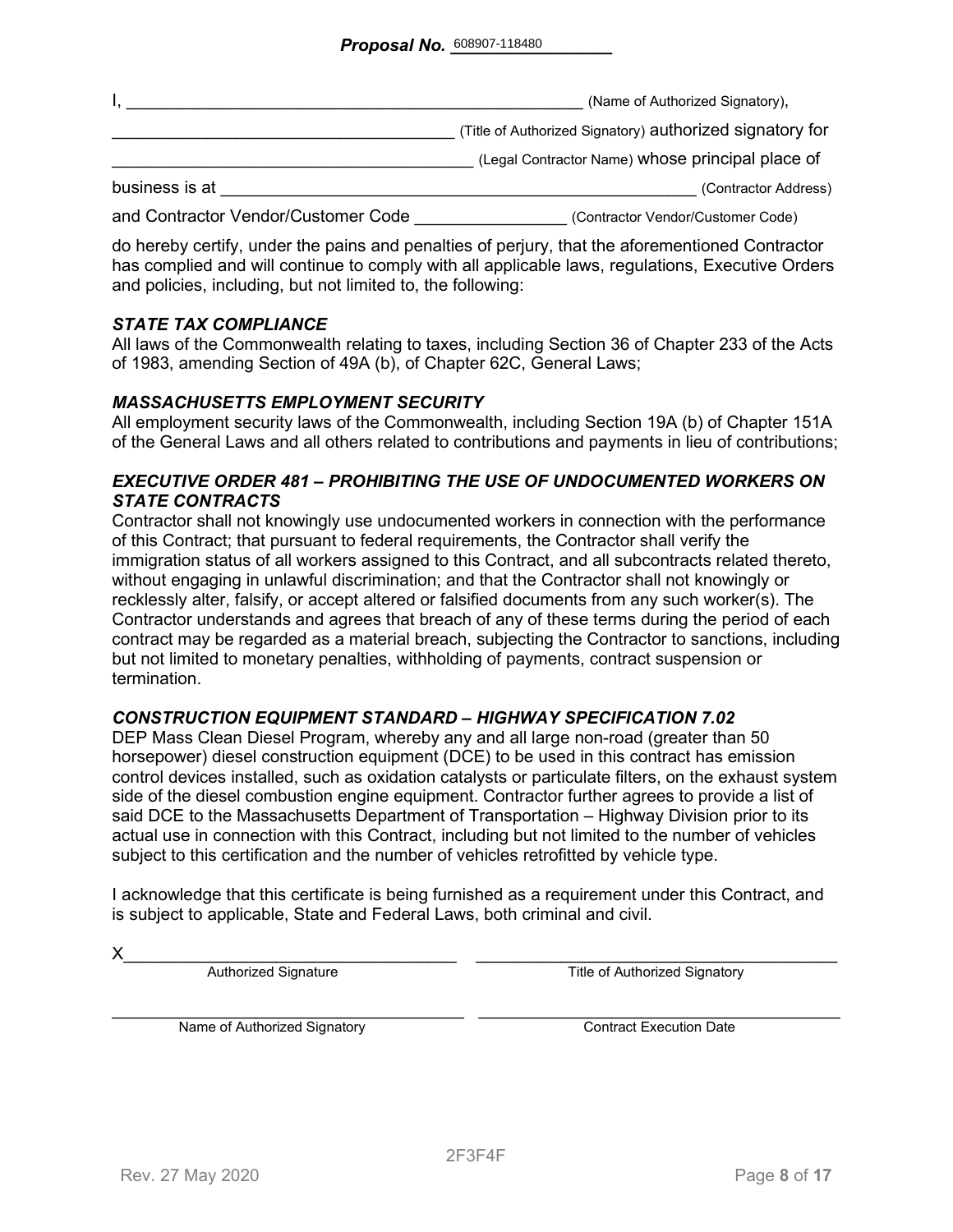### 5.1 DOCUMENT 00859 CONTRACTOR / SUBCONTRACTOR CERTIFICATION FORM ‡

| Contractor:                                 |                     | Date:                                                                                                                                                                                                    |
|---------------------------------------------|---------------------|----------------------------------------------------------------------------------------------------------------------------------------------------------------------------------------------------------|
|                                             |                     | ‡This form shall be prepared and submitted to MassDOT for every subcontractor; the Prime Contractor<br>shall ensure that the indicated documents have been given, as applicable, to its Sub-Contractors. |
| Subcontractor:                              |                     |                                                                                                                                                                                                          |
| Contract No.: 118480                        | Project No.: 608907 | Federal Aid No.: STP(BR-OFF)-003S(197)X                                                                                                                                                                  |
| Location: Uxbridge                          |                     |                                                                                                                                                                                                          |
| <b>Project Description:</b><br><b>Brook</b> |                     | Uxbridge - Bridge Superstructure Replacement and Related Work Br. (NEXT D Beams), Route 146 Southbound Off-Ramo (Exit 2) over Emerson                                                                    |

**PART 1 CONTRACTOR CERTIFICATION:** I hereby certify, as an authorized official of this company, that to the best of my knowledge, information and belief, the company is in compliance with all applicable federal and state laws, rules, and regulations governing fair labor and employment practices, that the company will not discriminate in their employment practices, that the company will make good faith efforts to comply with the minority employee and women employee workforce participation ratio goals and specific affirmative action steps contained in Contract Document 00820 Commonwealth of Massachusetts Supplemental Equal Employment Opportunity, Non-Discrimination and Affirmative Action Program, and that the company will comply with the special provisions and documentation indicated below (as checked).

I further hereby certify, as an authorized official of this company, that the special provisions and documentation indicated below (as checked) have been or are included in, and made part of, the Subcontractor Agreement entered into with the firm named above.

|        | This is not a Federally-aided construction project<br>Doc. $#$                                                                                                                     |
|--------|------------------------------------------------------------------------------------------------------------------------------------------------------------------------------------|
|        | 00718 – Participation by Minority Or Women's Business Enterprises and SDVOBE†                                                                                                      |
|        | 00761 – Certification Regarding Debarment, Suspension, Ineligibility, and Voluntary<br>Exclusion                                                                                   |
|        | 00820 – MA Supplemental Equal Employment Opportunity, Non-Discrimination, and<br><b>Affirmative Action Program</b>                                                                 |
|        | 00821 – Electronic Reporting Requirements, Civil Rights Programs, and Certified<br>Payroll                                                                                         |
|        | 00859 – Contractor/Subcontractor Certification Form (this document)                                                                                                                |
|        | 00860 - MA Employment Laws                                                                                                                                                         |
| $\Box$ | 00861 - Applicable State Wage Rates in the Contract Proposal**                                                                                                                     |
|        | B00842 – MA Schedule of Participation By Minority or Women Business Enterprises<br>(M/WBEs)t                                                                                       |
|        | B00843 - MA Letter of Intent - M/WBEst                                                                                                                                             |
|        | B00844 – Schedule of Participation By SDVOBE                                                                                                                                       |
|        | B00845 - Letter of Intent - SDVOBE                                                                                                                                                 |
|        | B00846 - M/WBE or SDVOBE Joint Check Arrangement Approval Form                                                                                                                     |
|        | B00847 - Joint Venture Affidavit                                                                                                                                                   |
|        | ** Does not apply to Material Suppliers, unless performing work on-site<br>† Applies only if Subcontractor is a M/WBE; only include these forms for the particular M/WBE<br>Entity |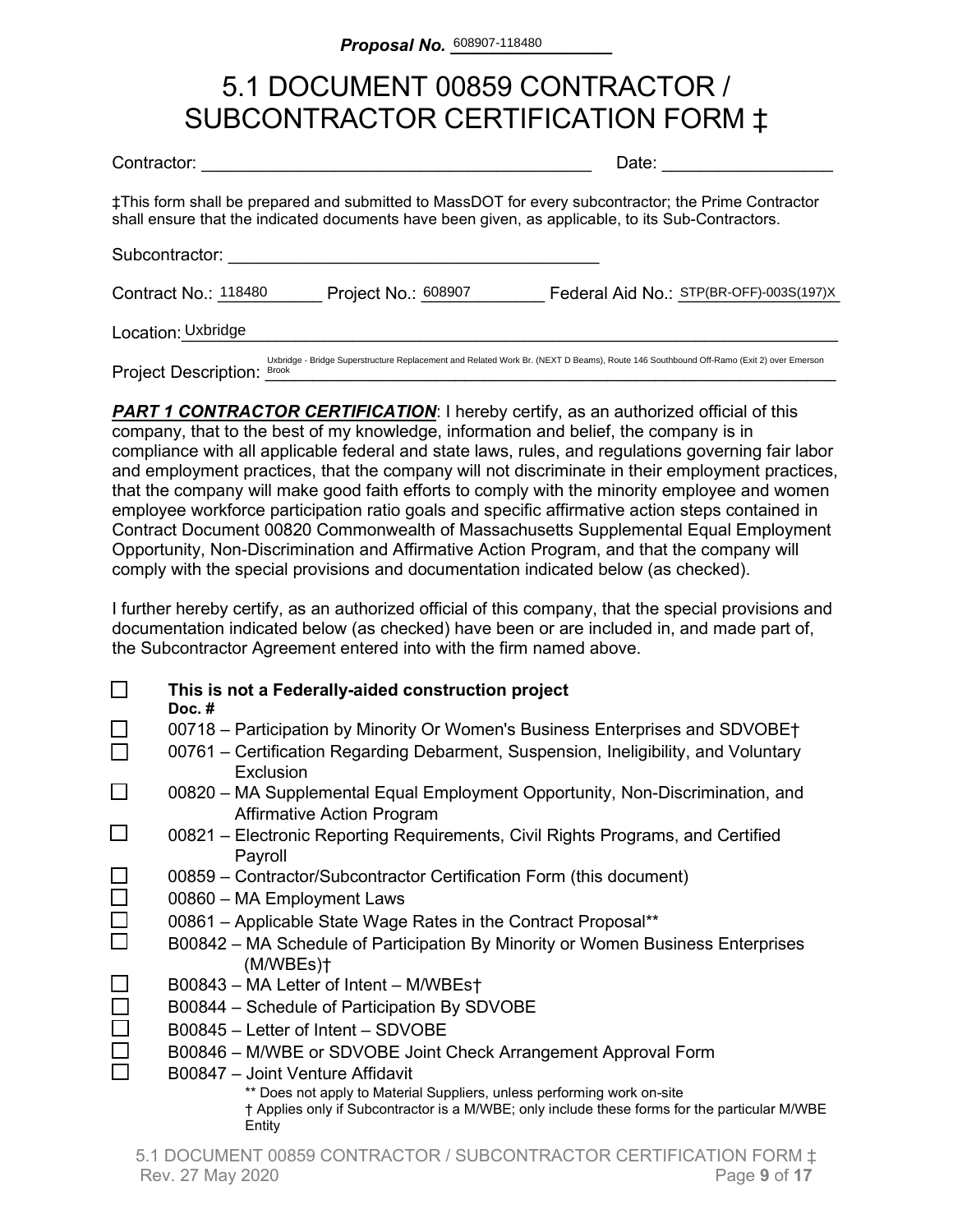|                                                                                                                                                                                                                                                                                                                                       | This is a Federally-aided construction project (Federal Aid Number is present)<br>Doc.#                           |  |  |
|---------------------------------------------------------------------------------------------------------------------------------------------------------------------------------------------------------------------------------------------------------------------------------------------------------------------------------------|-------------------------------------------------------------------------------------------------------------------|--|--|
|                                                                                                                                                                                                                                                                                                                                       | 00719 - Special Provisions for Participation by Disadvantaged Business Enterprises†                               |  |  |
|                                                                                                                                                                                                                                                                                                                                       | 00760 – Form FHWA 1273 - Required Contract Provisions for Federal-Aid Construction<br>Contracts                   |  |  |
|                                                                                                                                                                                                                                                                                                                                       | 00820 - MA Supplemental Equal Employment Opportunity, Non-Discrimination and<br><b>Affirmative Action Program</b> |  |  |
|                                                                                                                                                                                                                                                                                                                                       | 00821 - Electronic Reporting Requirements, Civil Rights Programs and Certified Payroll                            |  |  |
|                                                                                                                                                                                                                                                                                                                                       | 00859 - Contractor/Subcontractor Certification Form (this document)                                               |  |  |
|                                                                                                                                                                                                                                                                                                                                       | 00860 - MA Employment Laws                                                                                        |  |  |
|                                                                                                                                                                                                                                                                                                                                       | 00870 - Standard Federal Equal Employment Opportunity Construction Contract                                       |  |  |
|                                                                                                                                                                                                                                                                                                                                       | Specifications Executive Order 11246, 41 CFR Parts 60-4.2 and 60-4.3                                              |  |  |
| (Solicitations and Equal Opportunity Clauses)*                                                                                                                                                                                                                                                                                        |                                                                                                                   |  |  |
|                                                                                                                                                                                                                                                                                                                                       | 00875 - Federal Trainee Special Provisions                                                                        |  |  |
|                                                                                                                                                                                                                                                                                                                                       | B00853 - Schedule of Participation by Disadvantaged Business Enterprise†<br>B00854 - Letter of Intent - DBEst     |  |  |
|                                                                                                                                                                                                                                                                                                                                       | B00855 - DBE Joint Check Arrangement Approval Form                                                                |  |  |
|                                                                                                                                                                                                                                                                                                                                       | B00856 - Joint Venture Affidavit                                                                                  |  |  |
| 00861 / 00880 - Applicable state and federal wage rates from Contract Proposal**<br>*Applicable only to Contracts or Subcontracts in excess of \$10,000<br>**Does not apply to Material Suppliers, unless performing work on-site<br>† Applies only if Subcontractor is a DBE; only include these forms for the particular DBE Entity |                                                                                                                   |  |  |
| Signed this                                                                                                                                                                                                                                                                                                                           | (Contract Execution Date) Under The Pains And<br>Penalties Of Perjury.                                            |  |  |
|                                                                                                                                                                                                                                                                                                                                       |                                                                                                                   |  |  |
| X.                                                                                                                                                                                                                                                                                                                                    | (Authorized Signature)                                                                                            |  |  |
|                                                                                                                                                                                                                                                                                                                                       | (Name of Authorized Signatory)                                                                                    |  |  |
|                                                                                                                                                                                                                                                                                                                                       | (Title of Authorized Signatory)                                                                                   |  |  |

**PART 2 SUBCONTRACTOR CERTIFICATION:** I hereby certify, as an authorized official of this company, that the required documents in Part 1 above were physically incorporated in our Agreement/Subcontract with the Contractor and give assurance that this company will fully comply or make every good faith effort to comply with the same. I further certify that:

- 1. This company recognizes that if this is a Federal-Aid Project, then this Contract is covered by the equal employment opportunity laws administered and enforced by the United States Department of Labor ("USDOL"), Office of Federal Contract Compliance Programs ('OFCCP"). By signing below, we acknowledge that this company has certain reporting obligations to the OFCCP, as specified by 41 CFR Part 60-4.2.
- 2. This company further acknowledges that any contractor with fifty (50) or more employees on a Federal-aid Contract with a value of fifty-thousand (\$50,000) dollars or more must annually file an EEO-1 Report (SF 100) to the EEOC, Joint Reporting Committee, on or before September 30th, each year, as specified by 41 CFR Part 60-1.7a.
- 3. For more information regarding the federal reporting requirements, please contact the USDOL, OFCCP Regional Office, at 1-646-264-3170 or EEO-1, Joint Reporting Committee at 1-866-286-6440. You may also find guidance at: <http://www.dol.gov/ofccp/TAguides/consttag.pdf> or [http://www.wdol.gov/dba.aspx#0.](http://www.wdol.gov/dba.aspx#0)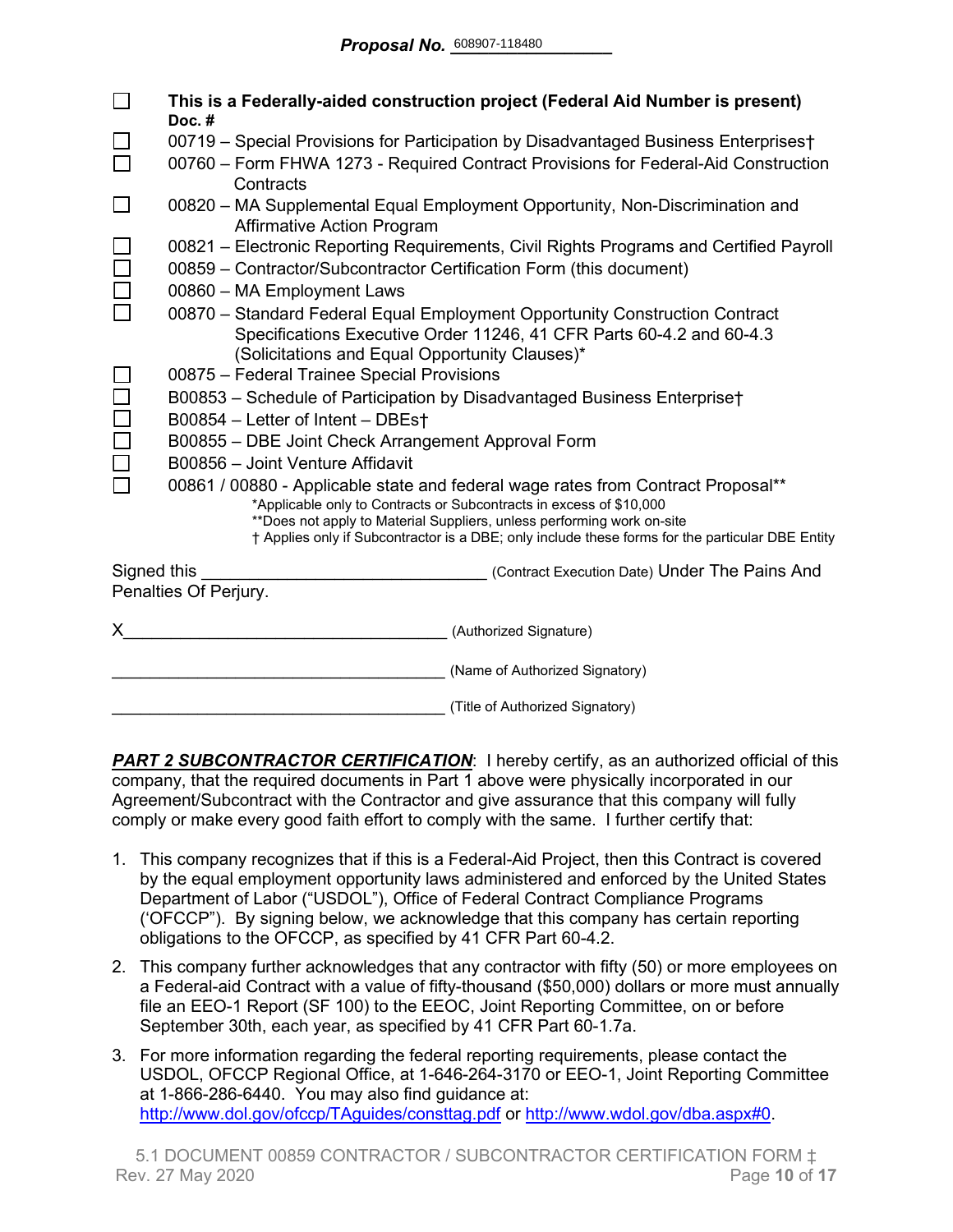- 4. This company  $\Box$  has  $\Box$  has not participated in a previous contract or subcontract subject to the Equal Opportunity clauses set forth in 41 CFR Part 60-4 and Executive Order 11246, and where required, has filed with the Joint Reporting Committee, the Director of the Office of Federal Contract Compliance Programs or the EEO Commission all reports due under the applicable filing requirements.
- 5. This company is in full compliance with applicable Federal and Commonwealth of Massachusetts laws, rules, and regulations and is not currently debarred or disqualified from bidding on or participating in construction contracts in any jurisdiction of the United States. See : http://www.massdot.state.ma.us/Debarred.aspx.
- 6. This company is properly registered and in good standing with the Office of the Secretary of the Commonwealth.

| Signed this<br>And Penalties Of Perjury. | (Subcontractor Certification Date) Under The Pains |
|------------------------------------------|----------------------------------------------------|
| Subcontractor:                           |                                                    |
| Address:                                 | (Authorized Signature)                             |
| Telephone Number:                        |                                                    |
| Federal I.D. Number:                     | (Print Name and Title)                             |
| <b>Estimated Start Date:</b>             |                                                    |
| <b>Estimated Completion Date:</b>        |                                                    |
| <b>Estimated Dollar Amount:</b>          | Date                                               |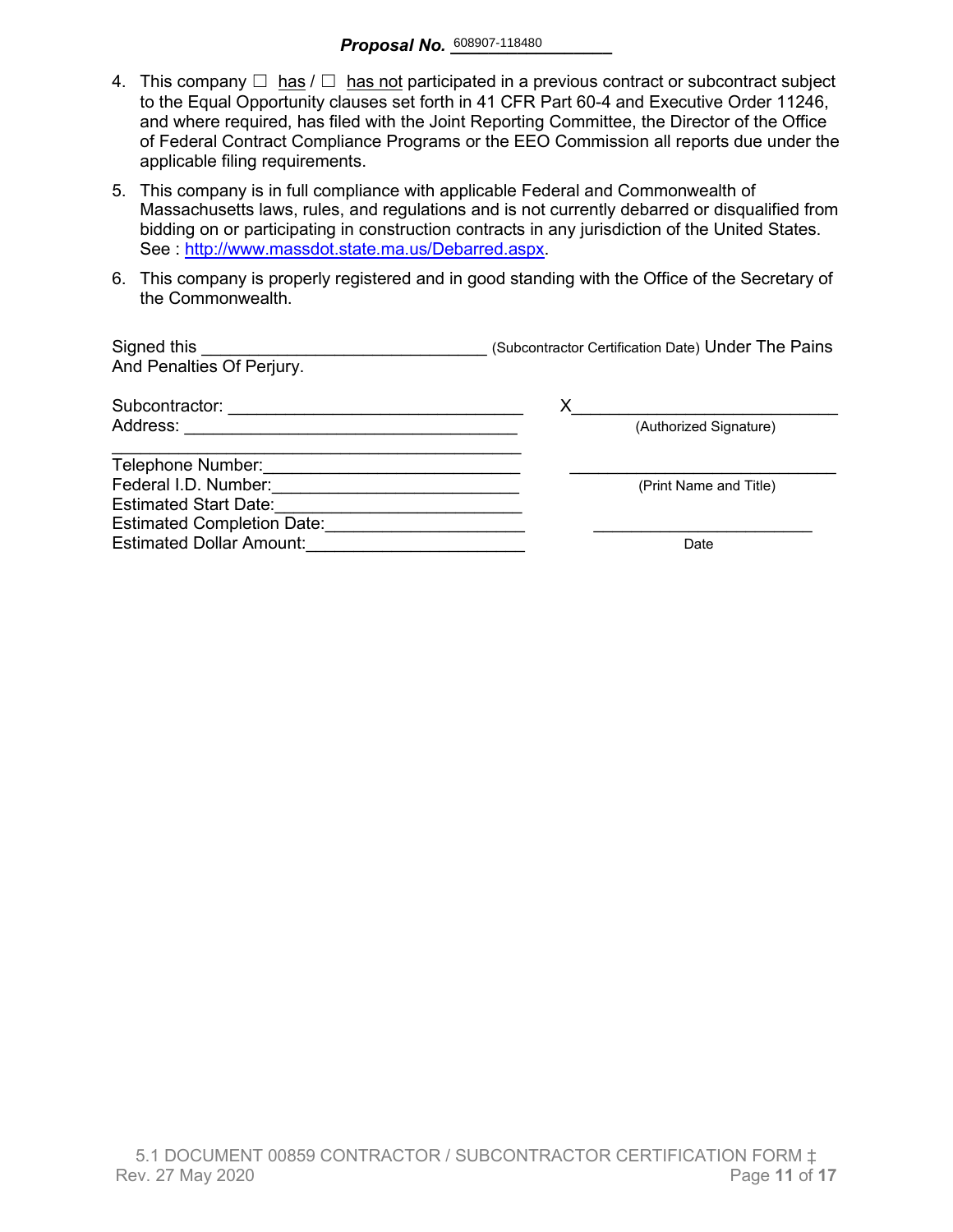# 5.2 DOCUMENT 00859 CONTRACTOR / SUBCONTRACTOR CERT. FORM  $\ddagger$  (2<sup>nd</sup> Copy)

| Contractor:                                                                                                                                                                                              |                     | Date:                                                                                                                                 |  |  |  |  |  |  |  |
|----------------------------------------------------------------------------------------------------------------------------------------------------------------------------------------------------------|---------------------|---------------------------------------------------------------------------------------------------------------------------------------|--|--|--|--|--|--|--|
| ‡This form shall be prepared and submitted to MassDOT for every subcontractor; the Prime Contractor<br>shall ensure that the indicated documents have been given, as applicable, to its Sub-Contractors. |                     |                                                                                                                                       |  |  |  |  |  |  |  |
| Subcontractor:                                                                                                                                                                                           |                     |                                                                                                                                       |  |  |  |  |  |  |  |
| Contract No.: 118480                                                                                                                                                                                     | Project No.: 608907 | Federal Aid No.: STP(BR-OFF)-003S(197)X                                                                                               |  |  |  |  |  |  |  |
| Location: Uxbridge                                                                                                                                                                                       |                     |                                                                                                                                       |  |  |  |  |  |  |  |
| <b>Project Description:</b><br><b>Brook</b>                                                                                                                                                              |                     | Uxbridge - Bridge Superstructure Replacement and Related Work Br. (NEXT D Beams), Route 146 Southbound Off-Ramo (Exit 2) over Emerson |  |  |  |  |  |  |  |

**PART 1 CONTRACTOR CERTIFICATION:** I hereby certify, as an authorized official of this company, that to the best of my knowledge, information and belief, the company is in compliance with all applicable federal and state laws, rules, and regulations governing fair labor and employment practices, that the company will not discriminate in their employment practices, that the company will make good faith efforts to comply with the minority employee and women employee workforce participation ratio goals and specific affirmative action steps contained in Contract Document 00820 Commonwealth of Massachusetts Supplemental Equal Employment Opportunity, Non-Discrimination and Affirmative Action Program, and that the company will comply with the special provisions and documentation indicated below (as checked).

I further hereby certify, as an authorized official of this company, that the special provisions and documentation indicated below (as checked) have been or are included in, and made part of, the Subcontractor Agreement entered into with the firm named above.

|        | This is not a Federally-aided construction project<br>Doc. $#$                                                                                                                     |
|--------|------------------------------------------------------------------------------------------------------------------------------------------------------------------------------------|
|        | 00718 – Participation by Minority Or Women's Business Enterprises and SDVOBE†                                                                                                      |
|        | 00761 – Certification Regarding Debarment, Suspension, Ineligibility, and Voluntary<br>Exclusion                                                                                   |
| $\Box$ | 00820 – MA Supplemental Equal Employment Opportunity, Non-Discrimination, and<br><b>Affirmative Action Program</b>                                                                 |
|        | 00821 – Electronic Reporting Requirements, Civil Rights Programs, and Certified<br>Payroll                                                                                         |
|        | 00859 – Contractor/Subcontractor Certification Form (this document)                                                                                                                |
|        | 00860 - MA Employment Laws                                                                                                                                                         |
| $\Box$ | 00861 – Applicable State Wage Rates in the Contract Proposal**                                                                                                                     |
|        | B00842 – MA Schedule of Participation By Minority or Women Business Enterprises<br>(M/WBEs)                                                                                        |
|        | B00843 – MA Letter of Intent – M/WBEst                                                                                                                                             |
|        | B00844 - Schedule of Participation By SDVOBE                                                                                                                                       |
|        | B00845 – Letter of Intent – SDVOBE                                                                                                                                                 |
|        | B00846 – M/WBE or SDVOBE Joint Check Arrangement Approval Form                                                                                                                     |
|        | B00847 - Joint Venture Affidavit                                                                                                                                                   |
|        | ** Does not apply to Material Suppliers, unless performing work on-site<br>† Applies only if Subcontractor is a M/WBE; only include these forms for the particular M/WBE<br>Entity |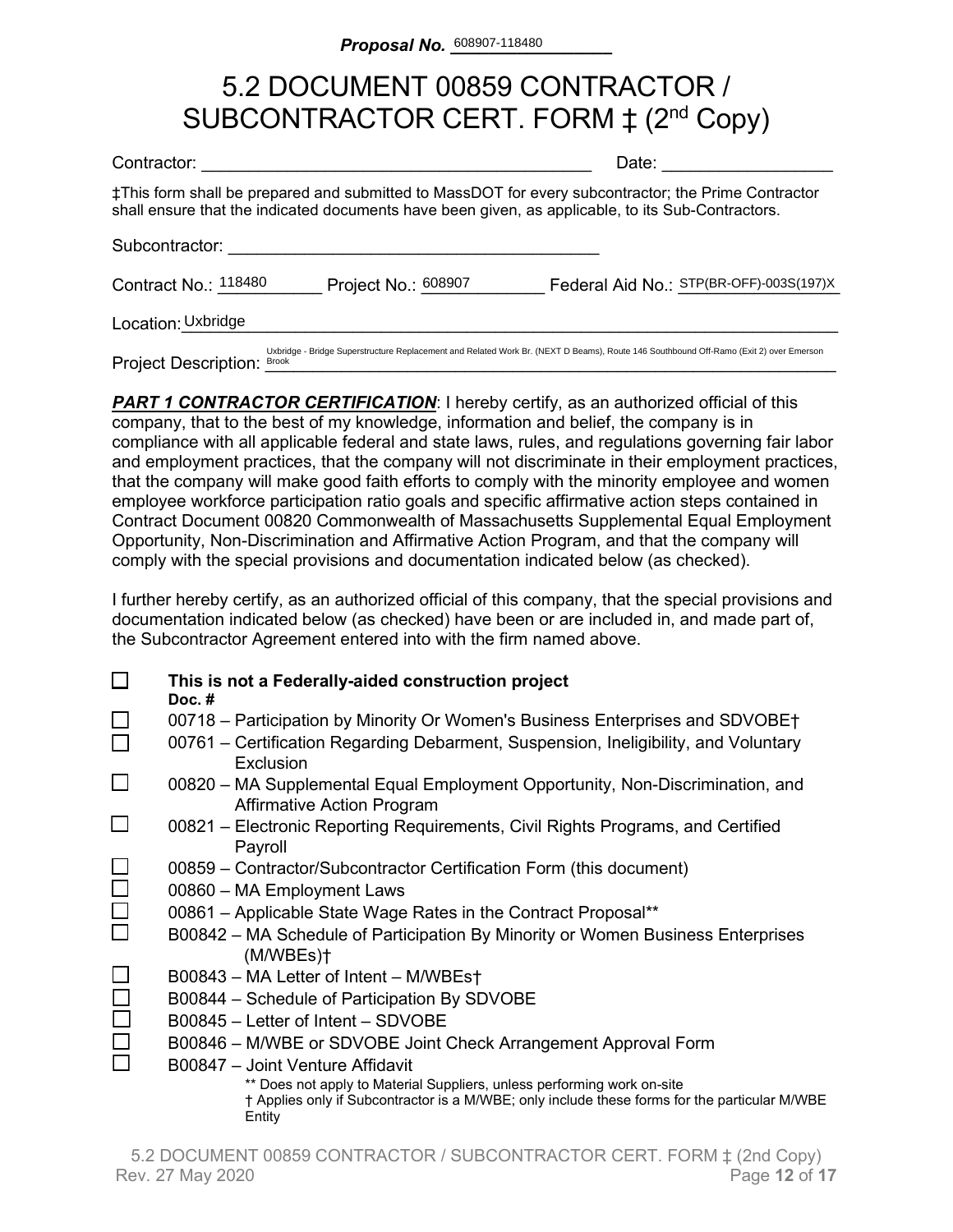|                                                                                                                                                               | This is a Federally-aided construction project (Federal Aid Number is present)<br>Doc.#                                                                                                                                                                                                                                               |  |  |  |  |  |  |  |  |
|---------------------------------------------------------------------------------------------------------------------------------------------------------------|---------------------------------------------------------------------------------------------------------------------------------------------------------------------------------------------------------------------------------------------------------------------------------------------------------------------------------------|--|--|--|--|--|--|--|--|
|                                                                                                                                                               | 00719 - Special Provisions for Participation by Disadvantaged Business Enterprises†                                                                                                                                                                                                                                                   |  |  |  |  |  |  |  |  |
|                                                                                                                                                               | 00760 - Form FHWA 1273 - Required Contract Provisions for Federal-Aid Construction<br>Contracts                                                                                                                                                                                                                                       |  |  |  |  |  |  |  |  |
|                                                                                                                                                               | 00820 – MA Supplemental Equal Employment Opportunity, Non-Discrimination and<br><b>Affirmative Action Program</b>                                                                                                                                                                                                                     |  |  |  |  |  |  |  |  |
| 00821 – Electronic Reporting Requirements, Civil Rights Programs and Certified Payroll<br>00859 - Contractor/Subcontractor Certification Form (this document) |                                                                                                                                                                                                                                                                                                                                       |  |  |  |  |  |  |  |  |
|                                                                                                                                                               | 00860 - MA Employment Laws                                                                                                                                                                                                                                                                                                            |  |  |  |  |  |  |  |  |
|                                                                                                                                                               | 00870 - Standard Federal Equal Employment Opportunity Construction Contract<br>Specifications Executive Order 11246, 41 CFR Parts 60-4.2 and 60-4.3<br>(Solicitations and Equal Opportunity Clauses)*                                                                                                                                 |  |  |  |  |  |  |  |  |
|                                                                                                                                                               | 00875 - Federal Trainee Special Provisions                                                                                                                                                                                                                                                                                            |  |  |  |  |  |  |  |  |
|                                                                                                                                                               | B00853 - Schedule of Participation by Disadvantaged Business Enterprise†                                                                                                                                                                                                                                                              |  |  |  |  |  |  |  |  |
|                                                                                                                                                               | B00854 - Letter of Intent - DBEst                                                                                                                                                                                                                                                                                                     |  |  |  |  |  |  |  |  |
| B00855 - DBE Joint Check Arrangement Approval Form                                                                                                            |                                                                                                                                                                                                                                                                                                                                       |  |  |  |  |  |  |  |  |
|                                                                                                                                                               | B00856 - Joint Venture Affidavit                                                                                                                                                                                                                                                                                                      |  |  |  |  |  |  |  |  |
|                                                                                                                                                               | 00861 / 00880 - Applicable state and federal wage rates from Contract Proposal**<br>*Applicable only to Contracts or Subcontracts in excess of \$10,000<br>**Does not apply to Material Suppliers, unless performing work on-site<br>† Applies only if Subcontractor is a DBE; only include these forms for the particular DBE Entity |  |  |  |  |  |  |  |  |
| Signed this                                                                                                                                                   | (Contract Execution Date) Under The Pains And                                                                                                                                                                                                                                                                                         |  |  |  |  |  |  |  |  |
|                                                                                                                                                               | Penalties Of Perjury.                                                                                                                                                                                                                                                                                                                 |  |  |  |  |  |  |  |  |
| X.                                                                                                                                                            | (Authorized Signature)                                                                                                                                                                                                                                                                                                                |  |  |  |  |  |  |  |  |
|                                                                                                                                                               | (Name of Authorized Signatory)                                                                                                                                                                                                                                                                                                        |  |  |  |  |  |  |  |  |
|                                                                                                                                                               | (Title of Authorized Signatory)                                                                                                                                                                                                                                                                                                       |  |  |  |  |  |  |  |  |

**PART 2 SUBCONTRACTOR CERTIFICATION:** I hereby certify, as an authorized official of this company, that the required documents in Part 1 above were physically incorporated in our Agreement/Subcontract with the Contractor and give assurance that this company will fully comply or make every good faith effort to comply with the same. I further certify that:

- 7. This company recognizes that if this is a Federal-Aid Project, then this Contract is covered by the equal employment opportunity laws administered and enforced by the United States Department of Labor ("USDOL"), Office of Federal Contract Compliance Programs ('OFCCP"). By signing below, we acknowledge that this company has certain reporting obligations to the OFCCP, as specified by 41 CFR Part 60-4.2.
- 8. This company further acknowledges that any contractor with fifty (50) or more employees on a Federal-aid Contract with a value of fifty-thousand (\$50,000) dollars or more must annually file an EEO-1 Report (SF 100) to the EEOC, Joint Reporting Committee, on or before September 30th, each year, as specified by 41 CFR Part 60-1.7a.
- 9. For more information regarding the federal reporting requirements, please contact the USDOL, OFCCP Regional Office, at 1-646-264-3170 or EEO-1, Joint Reporting Committee at 1-866-286-6440. You may also find guidance at: <http://www.dol.gov/ofccp/TAguides/consttag.pdf> or [http://www.wdol.gov/dba.aspx#0.](http://www.wdol.gov/dba.aspx#0)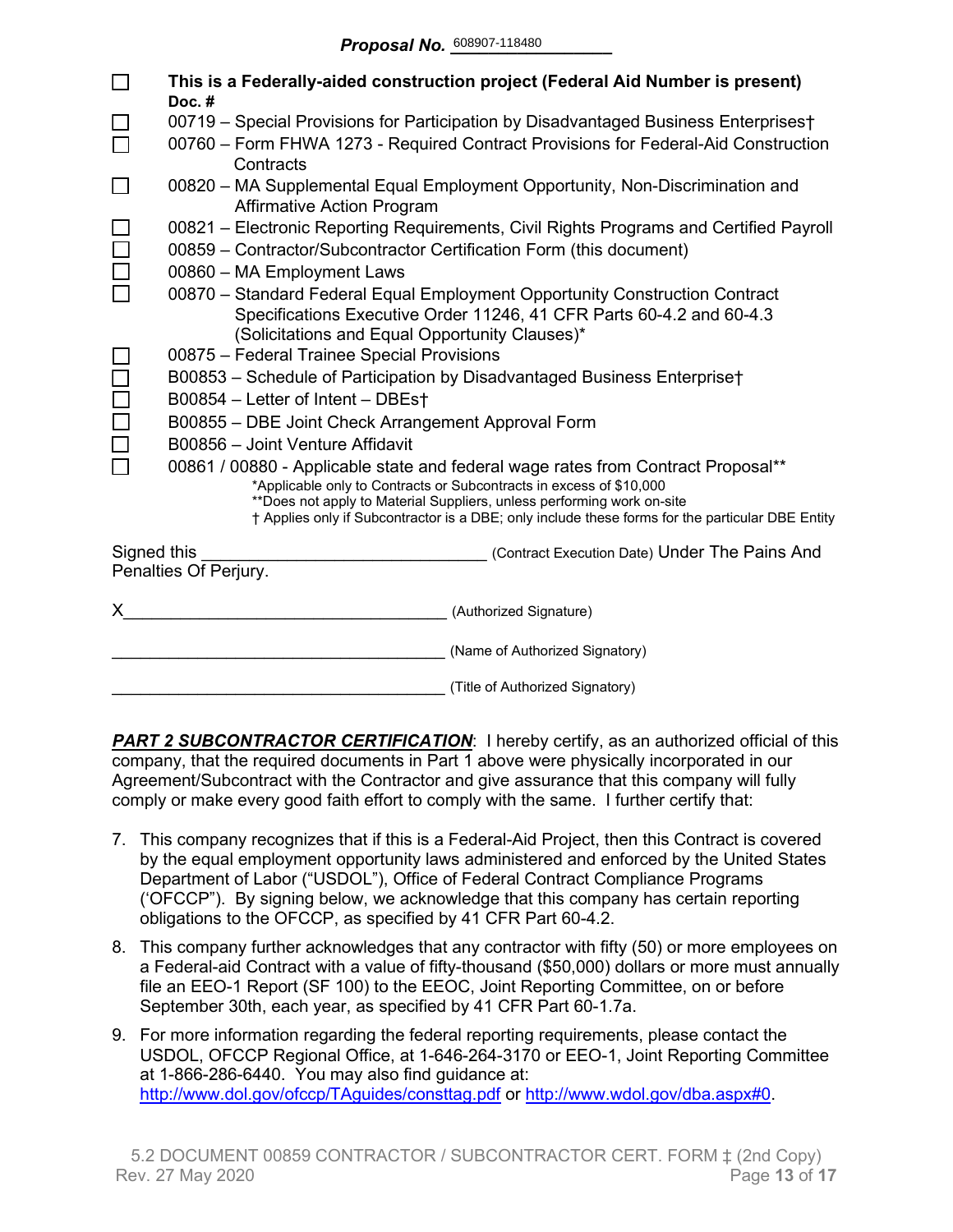- 10. This company  $\Box$  has  $\Box$  has not participated in a previous contract or subcontract subject to the Equal Opportunity clauses set forth in 41 CFR Part 60-4 and Executive Order 11246, and where required, has filed with the Joint Reporting Committee, the Director of the Office of Federal Contract Compliance Programs or the EEO Commission all reports due under the applicable filing requirements.
- 11. This company is in full compliance with applicable Federal and Commonwealth of Massachusetts laws, rules, and regulations and is not currently debarred or disqualified from bidding on or participating in construction contracts in any jurisdiction of the United States. See : [http://www.massdot.state.ma.us/Debarred.aspx.](http://www.massdot.state.ma.us/Debarred.aspx)
- 12. This company is properly registered and in good standing with the Office of the Secretary of the Commonwealth.

| Signed this<br>And Penalties Of Perjury. | (Subcontractor Certification Date) Under The Pains |
|------------------------------------------|----------------------------------------------------|
| Subcontractor:                           | х                                                  |
| Address:                                 | (Authorized Signature)                             |
| Telephone Number:                        |                                                    |
| Federal I.D. Number:                     | (Print Name and Title)                             |
| <b>Estimated Start Date:</b>             |                                                    |
| <b>Estimated Completion Date:</b>        |                                                    |
| <b>Estimated Dollar Amount:</b>          | Date                                               |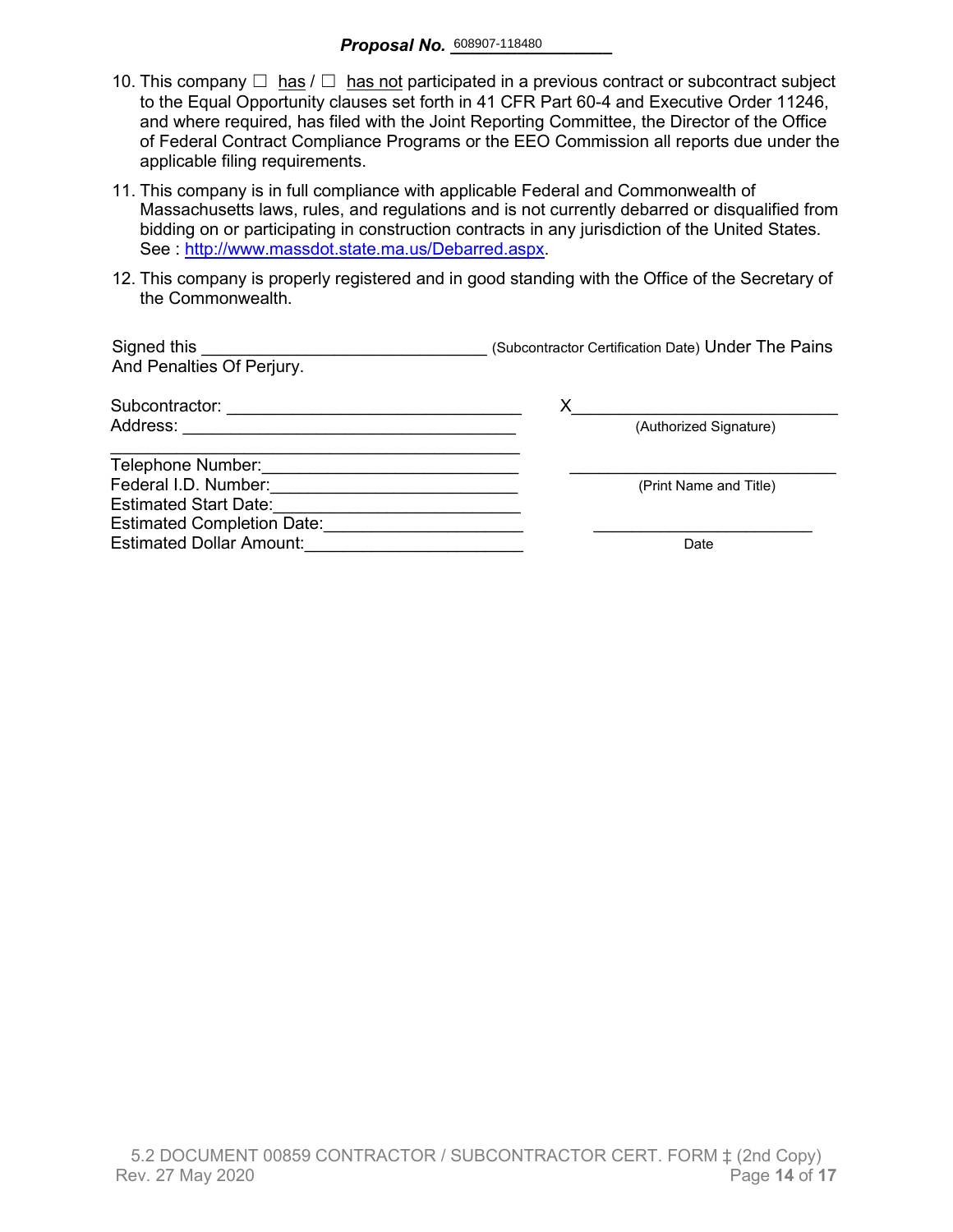# 6. OUT OF STATE CERTIFICATE (SAMPLE)

*\*Must Come from Secretary of State of the Commonwealth of Massachusetts\**

To Whom It May Concern:

I hereby certify that according to the records of this office,

\_\_\_\_\_\_\_\_\_\_\_\_\_\_\_\_\_\_\_\_\_\_\_\_\_\_\_\_\_\_\_\_\_\_\_\_\_\_\_\_\_\_\_\_ (Company Name)

a corporation organized under the laws of \_\_\_\_\_\_\_\_

(State Organized Under)

on **on Example 2** was qualified to do business in this Commonwealth on (Date Qualified to do Business in MA)

(Date of Qualification Inquiry) under the provisions of the General Laws, and I further certify (Date of Qualification Inquiry)

that said corporation is still qualified to do business in this Commonwealth.

I also certify that said corporation is not delinquent in the filing of any annual reports required to date.

In testimony of which, I have hereunto affixed the Great Seal of the Commonwealth on the date first above written.

*X*<br>(Signature of Secretary of State) **Alternative State Seal State Seal Alternative State** 

Certificate Number: \_\_\_\_\_\_\_\_\_\_\_\_\_\_\_\_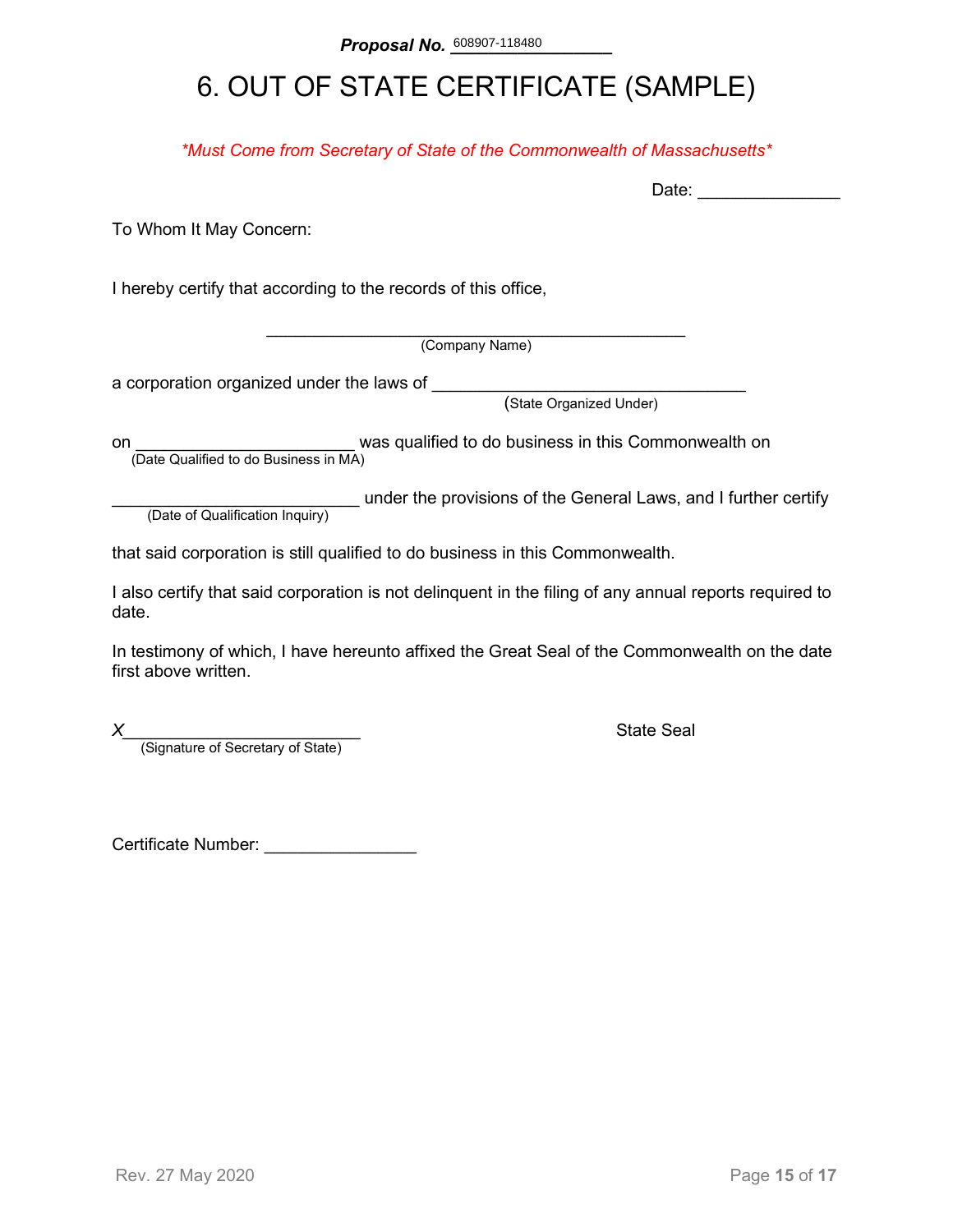# 7. DIESEL CONSTRUCTION EQUIPMENT DATA SHEET

Contractor Name: <u>and the set of the set of the set of the set of the set of the set of the set of the set of the set of the set of the set of the set of the set of the set of the set of the set of the set of the set of th</u> Contract No: 118480

Project Name: <u>Route 146 Southbound Off-Ramo (Exit 2)</u> over Emerson Brook **Contained and Contained Accepts** Location: <u>CONDINGUE</u> Uxbridge - Bridge Superstructure Replacement and Related Work Br. (NEXT D Beams),

Location: Uxbridge

| Equipment<br><b>Type</b> | Own<br>$\prime$<br>Rent | Equipment<br><b>Make</b> | Equipment<br>Model &<br>Year | <b>Fuel Type</b> | Equipment<br><b>VIN</b> | Equipment<br><b>HP Rating</b> | ECD Type<br>DOC/DPF | <b>ECD</b><br>Manufact. | <b>ECD</b><br><b>Make</b> | <b>ECD</b><br><b>Model</b> | <b>ECD</b><br>Cert. | <b>ECD Install</b><br><b>Date</b> |
|--------------------------|-------------------------|--------------------------|------------------------------|------------------|-------------------------|-------------------------------|---------------------|-------------------------|---------------------------|----------------------------|---------------------|-----------------------------------|
|                          |                         |                          |                              |                  |                         |                               |                     |                         |                           |                            |                     |                                   |
|                          |                         |                          |                              |                  |                         |                               |                     |                         |                           |                            |                     |                                   |
|                          |                         |                          |                              |                  |                         |                               |                     |                         |                           |                            |                     |                                   |
|                          |                         |                          |                              |                  |                         |                               |                     |                         |                           |                            |                     |                                   |
|                          |                         |                          |                              |                  |                         |                               |                     |                         |                           |                            |                     |                                   |
|                          |                         |                          |                              |                  |                         |                               |                     |                         |                           |                            |                     |                                   |
|                          |                         |                          |                              |                  |                         |                               |                     |                         |                           |                            |                     |                                   |
|                          |                         |                          |                              |                  |                         |                               |                     |                         |                           |                            |                     |                                   |